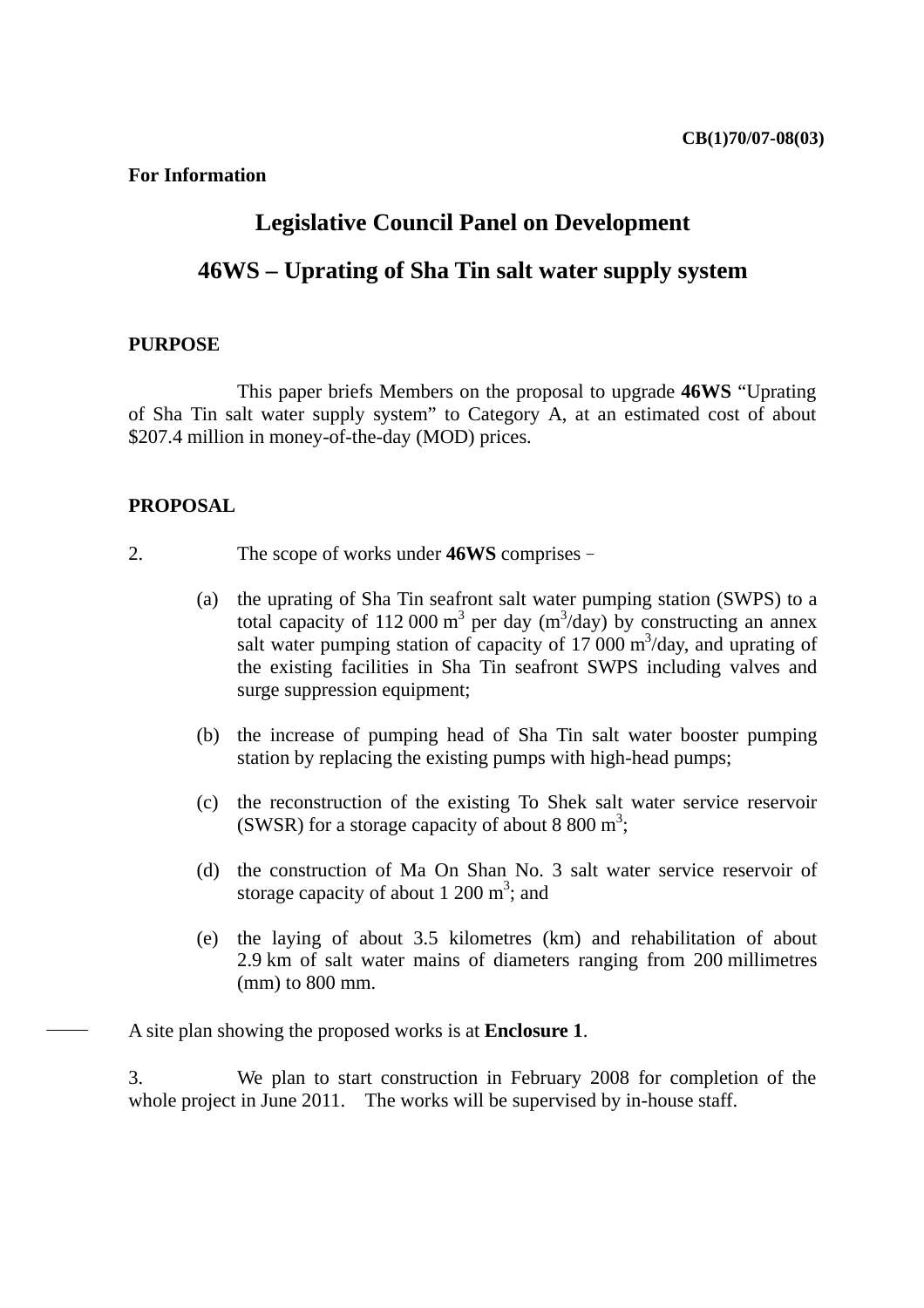## **JUSTIFICATION**

4. With the planned developments in various areas in Sha Tin, such as Wu Kai Sha, Lok Wo Sha, Tai Wai, Shek Mun and Pak Shek Kok, etc. the water demand for flushing uses is on the increase. We project that the total mean daily water demand will increase gradually to 84 000  $m^3$  beyond 2011<sup>1</sup>. As the existing salt water supply system in Sha Tin can only cope with a mean daily demand of  $72\,000\,\mathrm{m}^3$ , we consider that uprating of the supply system is required to meet the projected shortfall.

5. To meet the increase in flushing water demand in Sha Tin, we propose to uprate the existing Sha Tin salt water supply system. The proposed works include the construction of an annex SWPS and the uprating of the existing facilities including valves and surge suppression equipment in Sha Tin seafront SWPS to give a total output capacity of  $112\,000 \text{ m}^3/\text{day}$  with sufficient provisions to cover daily fluctuation in demand and contingency. Sha Tin salt water booster pumping station will also be uprated by replacing the existing pumps with high-head pumps. To meet the increased flushing water demand in Sha Tin town centre area (including Tai Wai and Shek Mun), we propose to increase the capacity of To Shek SWSR by reconstructing the existing To Shek SWSR to 8 800  $m^3$ . We also propose to extend the existing Ma On Shan SWSR by constructing a new salt water service reservoir (Ma On Shan no. 3 SWSR) of storage capacity of about  $1200 \text{ m}^3$  due to the increase in demand in Ma On Shan.

6. We will lay additional water mains to enhance the reliability and improve the hydraulics of the system. Two sections of existing trunk mains of 700 mm diameter are approaching the end of their service life and have become increasingly difficult and costly to maintain. We will take this opportunity to rehabilitate the trunk mains to prevent further deterioration of the salt water supply network.

## **FINANCIAL IMPLICATIONS**

7. We estimate the capital cost of the proposed works to be about \$207.4 million in MOD prices made up as follows –

|     |                               | \$ million |
|-----|-------------------------------|------------|
| (a) | Salt water service reservoirs | 57.7       |
| (b) | Salt water pumping station    | 11.5       |

<sup>1</sup> To cope with a mean daily water demand of 84 000  $\text{m}^3/\text{day}$ , we need the total output capacity of 112 000 m<sup>3</sup>/day to cater for daily fluctuation and contingency.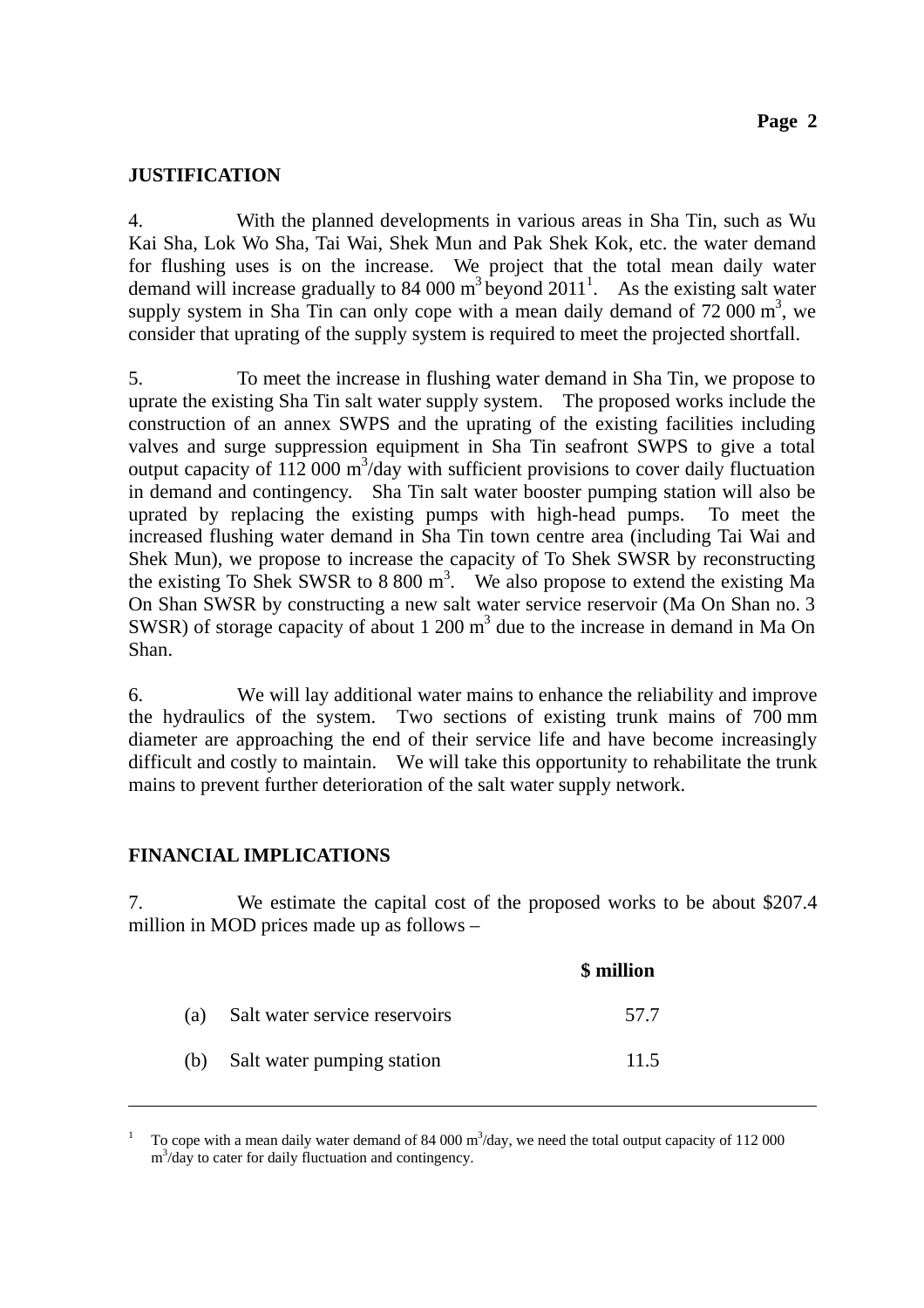| (c) | Mainlaying and rehabilitation |                                 |            |       |       |                 |
|-----|-------------------------------|---------------------------------|------------|-------|-------|-----------------|
|     | (i)                           | Mainlaying                      |            | 41.6  |       |                 |
|     | (ii)                          | Main rehabilitation             |            | 45.1  |       |                 |
| (d) |                               | Electrical and mechanical works |            |       | 31.0  |                 |
| (e) |                               | Environmental<br>measures       | mitigation |       | 1.6   |                 |
| (f) |                               | Contingencies                   |            |       | 18.9  |                 |
|     |                               |                                 |            | Total | 207.4 | (in MOD prices) |

### **ENVIRONMENTAL IMPLICATIONS**

8. The part of the project related to Ma On Shan no. 3 SWSR requires an environmental permit under the Environmental Impact Assessment (EIA) Ordinance (Cap. 499) for the construction and operation of that part of the project. Having regard to the project profile, the Director of Environmental Protection is satisfied that the impact of the project and the mitigation measures meet the requirements of the Technical Memorandum on EIA Process. The permission to apply directly for an environmental permit was granted on 12 October 2007 with conditions. We shall implement the mitigation measures set out in the project profile and as required by the Director of Environmental Protection.

9. The remaining parts of the project would have no long-term adverse environmental impact. We will control short-term impacts caused by the construction works through the implementation of standard pollution control measures. We have included about \$1.6 million (in MOD prices) in the project estimate for the implementation of the environmental mitigation measures of the project.

10. We have considered the alignment of the water mains, the layouts and foundation levels of the proposed service reservoirs and pumping stations in the planning and design stages to reduce the generation of construction waste where possible. In addition, we will require the contractor to reuse inert construction waste (e.g. excavated soil) on site or in other suitable construction sites as far as possible, in order to minimise the disposal of inert construction waste to public fill reception facilities. We will encourage the contractor to maximise the use of recycled or recyclable inert construction waste, as well as the use of non-timber formwork to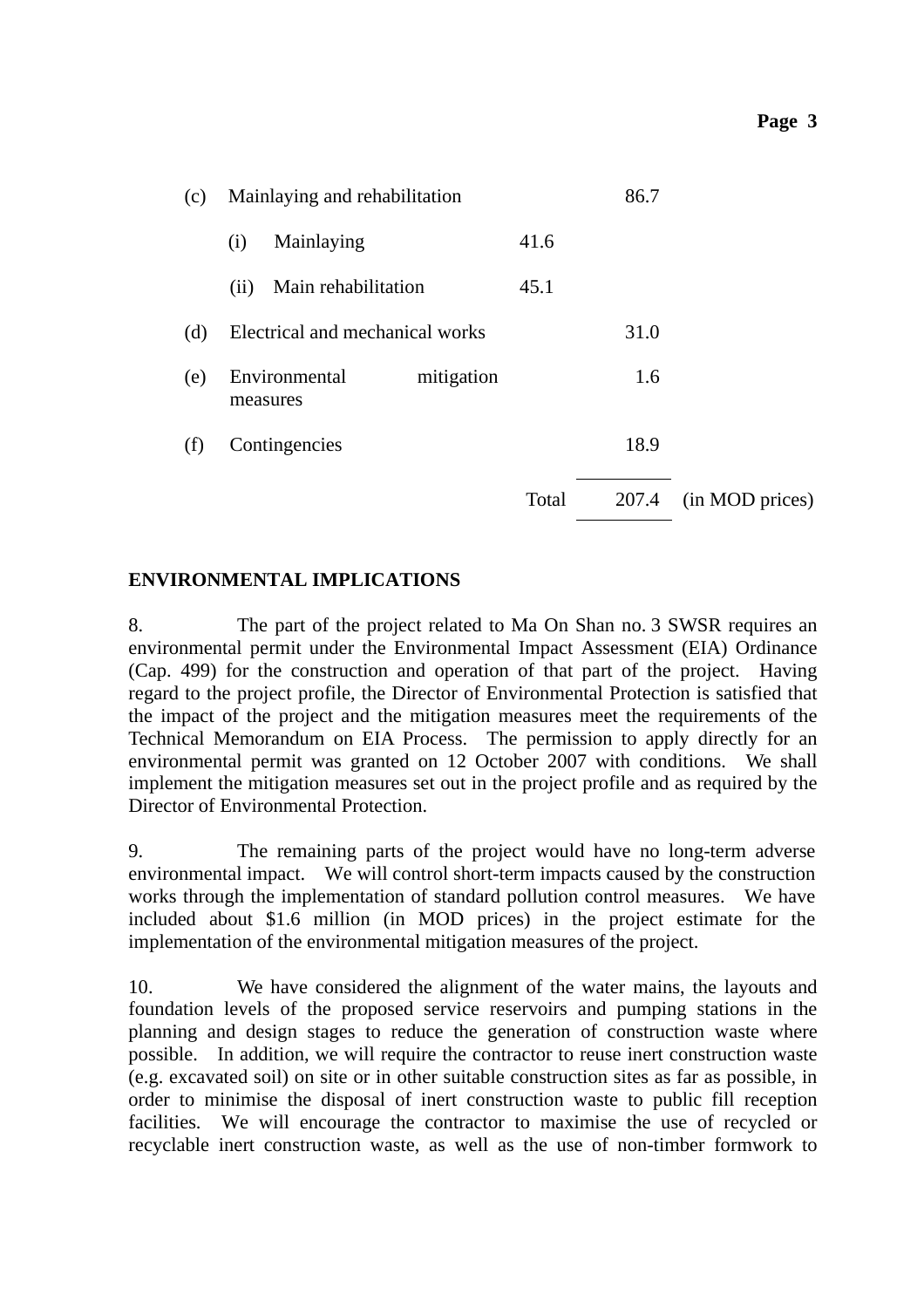further minimize the generation of construction waste.

11. We will also require the contractor to submit for approval a plan setting out the waste management measures, which will include appropriate mitigation means to avoid, reduce, reuse and recycle inert construction waste. We will ensure that the day-to-day operations on site comply with the approved plan. We will require the contractor to separate the inert portion from non-inert construction waste on site for disposal at appropriate facilities. We will control the disposal of inert construction waste and non-inert construction waste to public fill reception facilities and landfills respectively through a trip-ticket system.

12. We estimate that the project will generate in total about 78 100 tonnes of construction waste. Of these, we will reuse about 19 200 tonnes (24.6%) of inert construction waste on site, deliver 58 100 tonnes (74.4%) of inert construction waste to public fill reception facilities<sup>2</sup> for subsequent reuse. In addition, we will dispose of 800 tonnes (1.0%) of non-inert construction waste at landfills. The total cost for accommodating construction waste at public fill reception facilities and landfill sites is estimated to be \$1.7 million for this project (based on a unit cost of \$27/tonne for disposal at public fill reception facilities and  $$125/tonne$  at landfills<sup>3</sup>).

13. Of the 245 trees within the project boundary, we shall be able to preserve 151 trees. The proposed construction works will involve removal of 94 trees including 28 trees to be felled and 66 trees to be transplanted within the project site. All trees to be removed are not important trees<sup>4</sup>. We have adjusted the orientation of the new salt water service reservoir to keep the felling of trees to a minimum. We will incorporate planting proposals as part of the project, including estimated quantities of 48 trees, 1 500 shrubs and 1 200  $\text{m}^2$  of grassed area.

- (a) trees over 100 years old or above;
- (b) trees of cultural, historical or memorable significance, e.g. Fung Shui trees, trees as landmark of monastery or heritage monument, and trees in memory of important persons or events;
- (c) trees of precious or rare species;
- (d) trees of outstanding form (taking account of overall trees sizes, shape and any special features), e.g. trees with curtain like aerial roots, trees growing in unusual habitat; or
- (e) trees with trunk diameter equal or exceeding 1.0 m (measured at 1.3 m above ground level), or with height/canopy spread equal or exceeding 25 m.

 $\frac{1}{2}$ <sup>2</sup> Public fill reception facilities are specified in Schedule 4 of the Waste Disposal (Charges for Disposal of Construction Waste) Regulations. Disposal of public fill in public fill reception facilities requires a licence issued by the Director of Civil Engineering and Development.

<sup>3</sup> This estimate has taken into account the cost for developing, operating and restoring the landfills after they are filled and the aftercare required. It does not include the land opportunity cost for existing landfill sites (which is estimated at  $$90/m$ ), nor the cost to provide new landfills (which is likely to be more expensive) when the existing ones are filled.

<sup>4</sup> "Important trees" refer to trees in the Register of Old and Valuable Trees, or any other trees that meet one or more of the following criteria: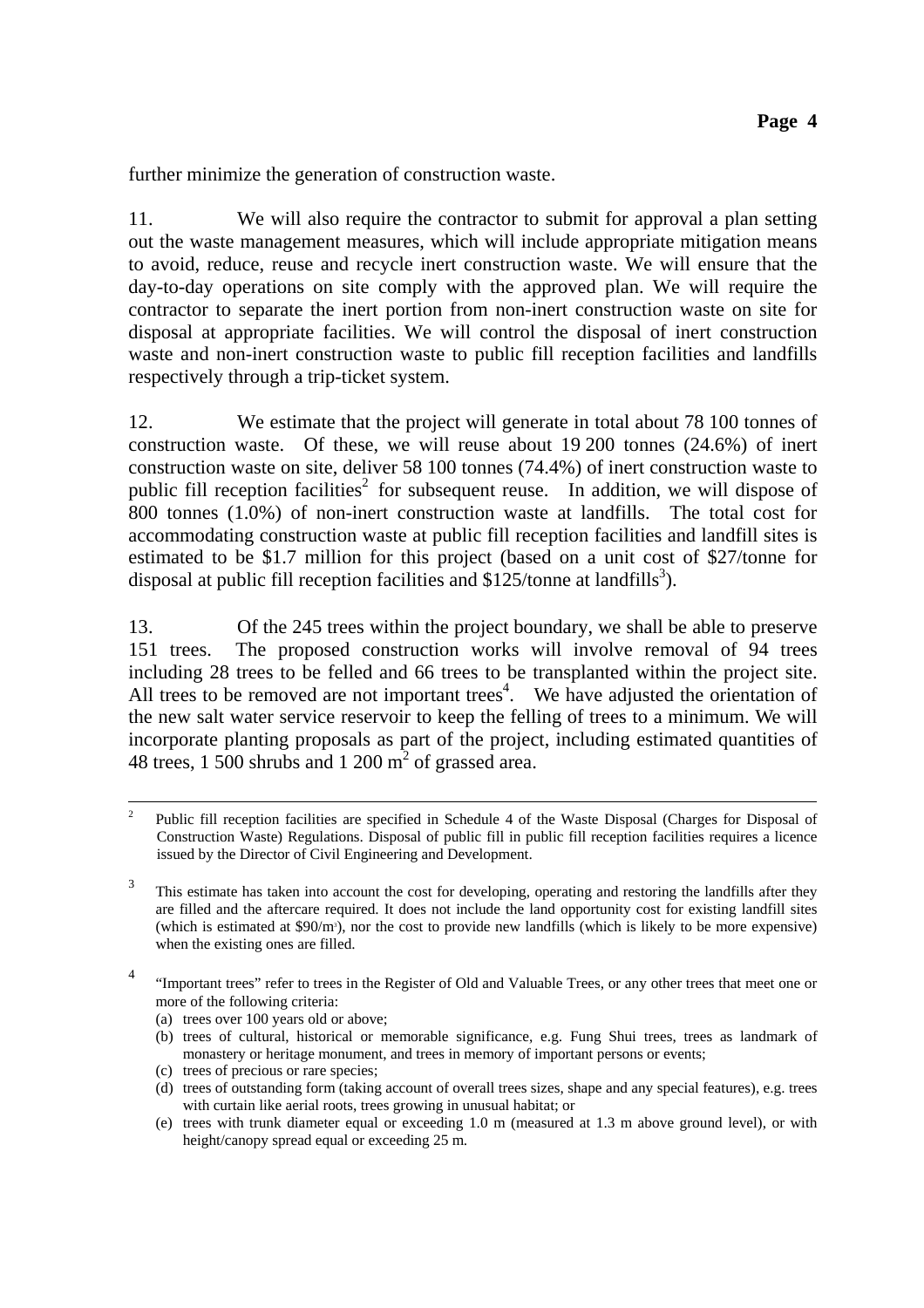## **TRAFFIC IMPLICATIONS**

14. To minimize possible disruption to traffic during construction, we have completed the traffic impact assessment (TIA) for the proposed works. The TIA has concluded that the proposed works would not cause unacceptable traffic impact. During construction, we will maintain smooth traffic flow as far as possible through implementing temporary traffic management measures, and will display notice boards on site to explain the reason of temporary traffic arrangements and the expected completion dates of the concerned sections of works. In addition, we will set up telephone hotlines for public enquiries or complaints. We will arrange to carry out construction works in busy road sections in non-peak hours. At road junctions where traffic impact may be significant, we will employ trenchless method as far as practicable.

## **PUBLIC CONSULTATION**

15. We consulted the Development and Housing Committee of the Sha Tin District Council in August 2007. The Committee supported the project.

## **LAND ACQUISITION**

16. The proposed works does not require any land acquisition.

### **JOB CREATION**

17. We estimate that the proposed works will create about 106 jobs (92 for labourers and another 14 for professional/technical staff) providing a total employment of 3 800 man-months.

### **BACKGROUND**

18. Salt water to Sha Tin and Ma On Shan areas is provided by Sha Tin seafront SWPS. According to forecast on population growth and development proposals, the existing salt water system will become heavily overloaded soon and will require uprating works to be carried out as early as possible.

20. We included **46WS** in Category B in November 2004.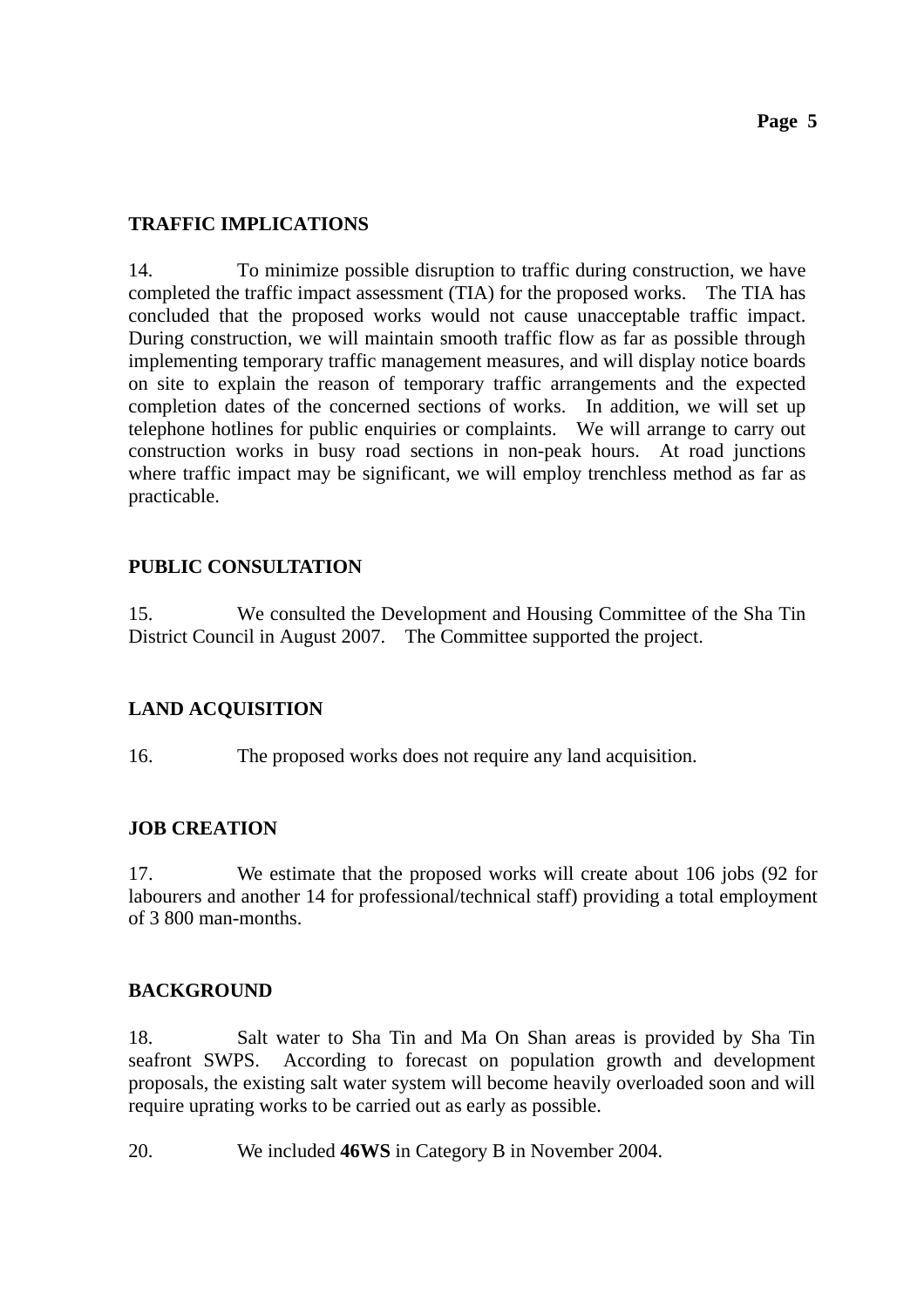21. In December 2006, we included the replacement of the existing four aged pumps in the existing Sha Tin seafront SWPS in the Category D item **24BWS** "Uprating of Sha Tin seafront salt water pumping station under 046WS" for completion by the end of 2008. The advance work to replace the existing pumps of output capacity of 86 000 m<sup>3</sup>/day to those of 95 000 m<sup>3</sup>/day is required to alleviate the progressive overloading of the existing Sha Tin seafront SWPS from end 2008 and ensure a reliable flushing water supply to meet the anticipated flushing water demand of Sha Tin and Ma On Shan areas.

### **WAY FORWARD**

22. We intend to submit our proposal of upgrading **46WS** to Category A for consideration by the Public Works Sub-committee in November 2007 with a view to seeking funding approval from the Finance Committee.

**Development Bureau October 2007**